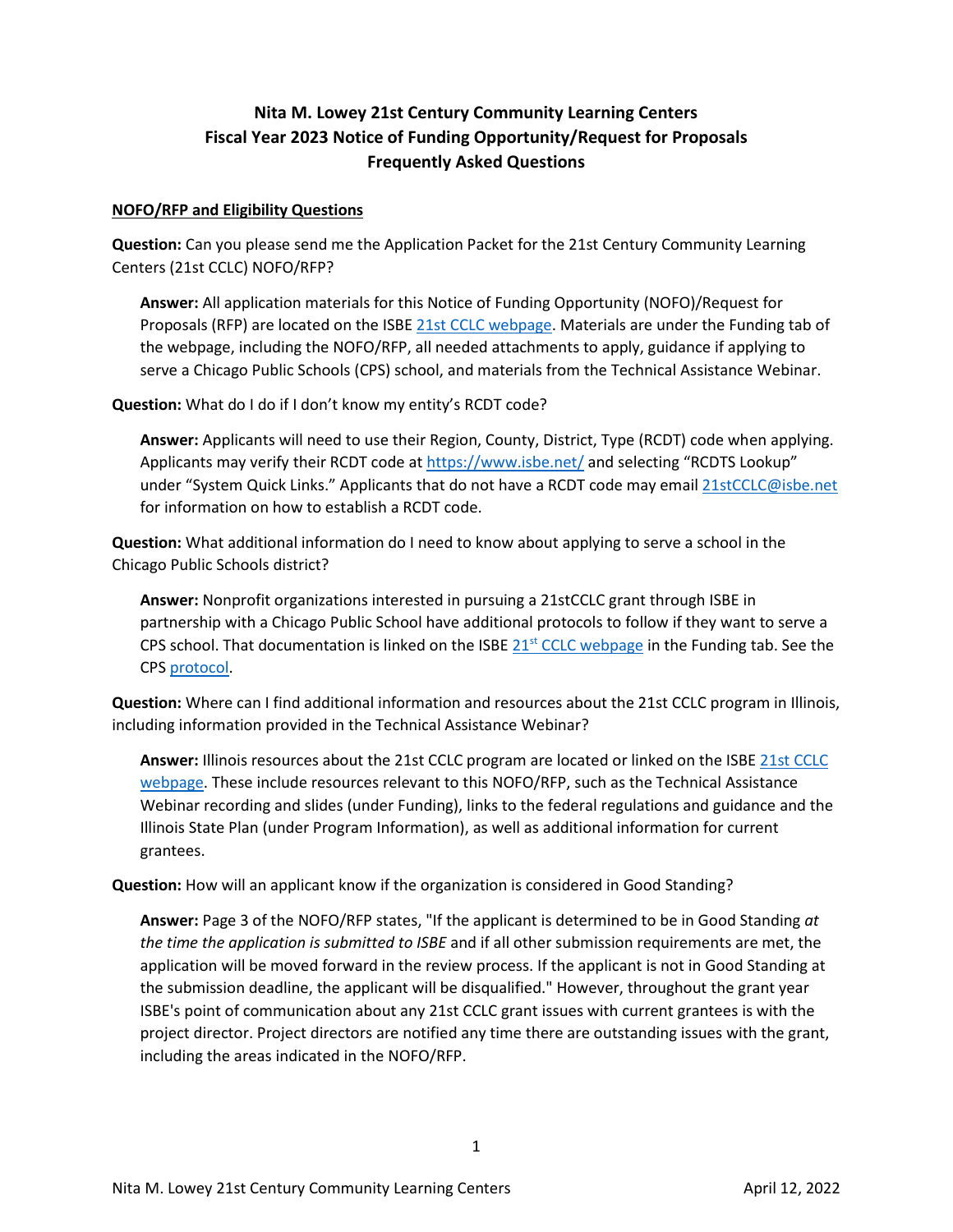**Question:** A question has come up about eligible schools: Can we apply for work in schools that were part of our FY 2013 Cohort?

**Answer:** Per pages 2-3 in the NOFO/RFP: "Any schools proposed to be served under this NOFO/RFP must either not be receiving services under a 21st CCLC grant OR the 21st CCCLC grant providing services must expire June 30, 2022, or have an approved continuation application to extend until August 31, 2022."

**Question:** We have an existing before- and after-school program for our students that is run by our local park district in each of our buildings. We provide a range of activities and free play during these times. Can we apply for this grant to help defray the cost our parents pay to help offset the program costs? Does our program have to comply strictly with the 21st CCLC guidelines?

**Answer:** Page 8 of the NOFO/RFP indicates "The purpose of the 21st CCLC program is to provide opportunities for communities to establish or expand activities for academic enrichment, including tutorial services, to help students (particularly students who attend low-performing schools) meet the challenging state academic standards." Grantees must comply with the Deliverables and Milestones and will be measured against the Performance Measures, Targets, and Standards found on pages 9-10 of the NOFO/RFP.

**Question:** What is the percentage of low-income students that is required to qualify for this grant program?

**Answer:** Page 2 of the NOFO/RFP specifies "The law requires that 21st CCLC awards be granted only to applicants that will primarily serve students who attend schools with a high concentration of students from low-income families (defined as not less than 40 percent of the students being eligible for free or reduced-price meals)."

**Question:** I own a child care center; we have a 30-capacity school-age classroom that provides before/after and summer child care. We have a waiting list as we are the only center in town providing transportation and school-age child care. We are interested in the grant we saw posted. Are we eligible for this grant and can we get more information on it?

**Answer:** Per page 1 of the NOFO/RFP: "Public and private entities, including Local Education Agencies (LEAs) such as public school districts; public university laboratory schools approved by the Illinois State Board of Education; state-authorized charter schools; area vocational centers; Regional Offices of Education; Intermediate Service Centers; community-based organizations, including faith-based organizations; Indian tribes or tribal organizations (as such terms are defined in section of the Indian Self-Determination and Education Act); and other public and private entities or a consortium of two or more such agencies, organizations, or entities are eligible to apply."

**Question:** Who is applying for this grant? The schools or the organization providing service? We run after-school programs currently at several schools. Would the school have to apply or can my organization apply?

**Answer:** Per page 1 of the NOFO/RFP: "Public and private entities, including Local Education Agencies such as public school districts; public university laboratory schools approved by the Illinois State Board of Education; state authorized charter schools; area vocational centers; Regional Offices of Education; Intermediate Service Centers; community-based organizations, including faith-based organizations; Indian tribes or tribal organizations (as such terms are defined in section of the Indian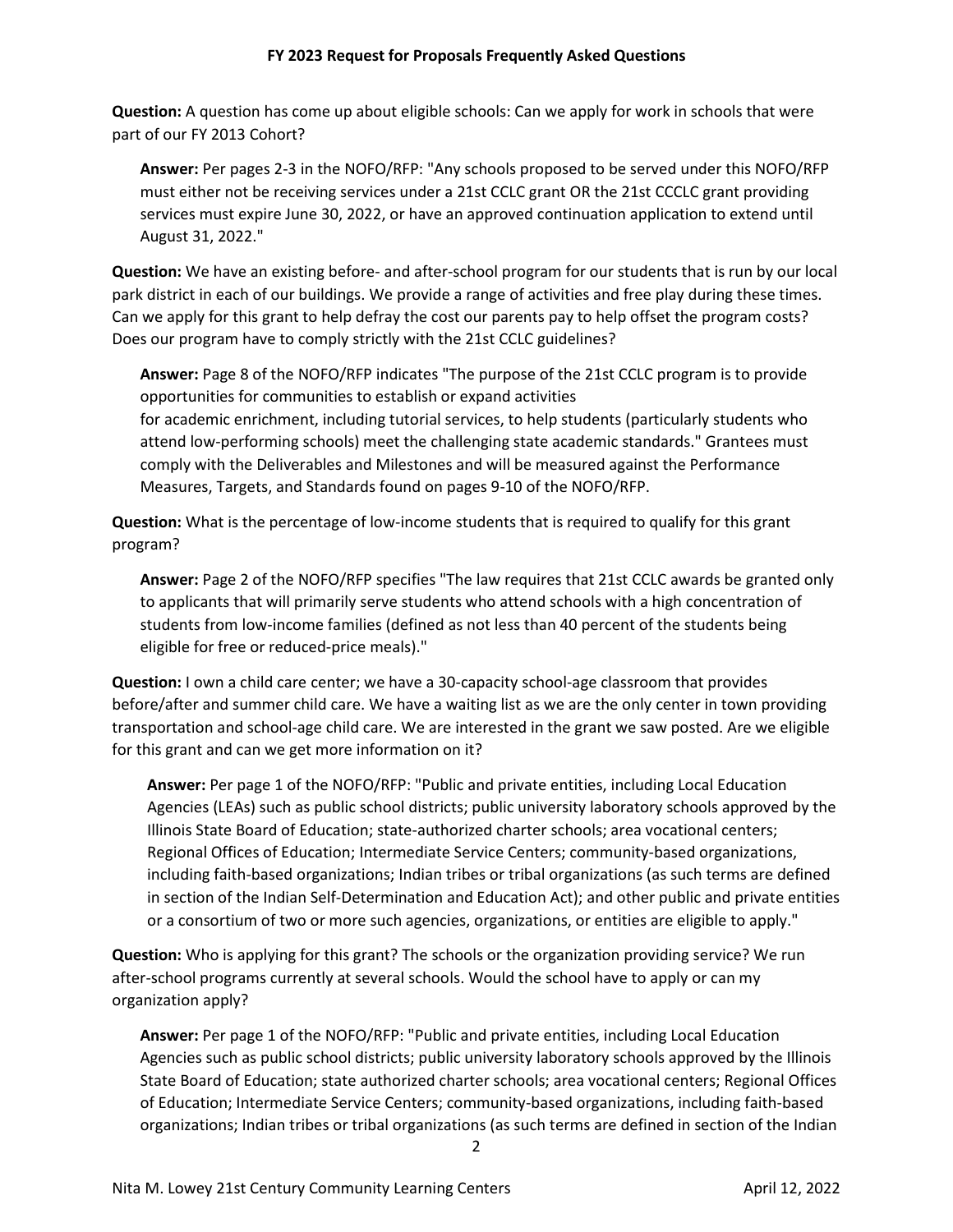### **FY 2023 Request for Proposals Frequently Asked Questions**

Self-Determination and Education Act); and other public and private entities or a consortium of two or more such agencies, organizations, or entities are eligible to apply."

**Question:** Can a current center apply to expand its program or do additional programming activities?

**Answer:** No, per page 2 of the NOFO/RFP: "An applicant cannot propose to serve any school already receiving services under a 21st CCLC grant. As such, applications that propose services to schools that are currently being served by another 21st CCLC grant will not be funded."

**Question:** Can a current center apply with additional districts to provide programming after school to students?

**Answer:** Currently funded grantees can apply and do not have to have the same partners as they do on active grants. However, they cannot propose to provide programming at a school already being served. Per page 2 of the NOFO/RFP: "An applicant cannot propose to serve any school already receiving services under a 21st CCLC grant. As such, applications that propose services to schools that are currently being served by another 21st CCLC grant will not be funded."

**Question:** Is there a limit on the number of applications we submit? For example, I submit one on my own and one as a consortium?

**Answer:** There is no limit on the number of proposals an applicant can submit, per page 2 of the NOFO/RFP: "Applicants may submit multiple proposals in response to this NOFO/RFP. Applicants are advised to review the specifications and proposal requirements. All proposals will be entered into the same competition for 21st CCLC funds. All applicants will be restricted to receiving a maximum of three funded grants in response to the proposals received for this NOFO/RFP." Proposals can be submitted independently or in a consortium.

**Question:** Does my organization need to have a 501(c)(3) in order to be the fiscal agent?

**Answer:** No, an entity does not need to have a 501(c)(3) in order to be the fiscal agent, per page 1 of the NOFO/RFP: "Public and private entities, including Local Education Agencies such as public school districts; public university laboratory schools approved by the Illinois State Board of Education; state authorized charter schools; area vocational centers; Regional Offices of Education; Intermediate Service Centers; community-based organizations, including faith-based organizations; Indian tribes or tribal organizations (as such terms are defined in section of the Indian Self-Determination and Education Act); and other public and private entities or a consortium of two or more such agencies, organizations, or entities are eligible to apply." All applicants are required to be registered in the System for Award Management (SAM) and provide a valid Dun and Bradstreet Universal Numbering System (DUNS) number. Information about DUNS and SAM requirements begins on page 3 in the NOFO/RFP.

**Question:** We were hopeful to apply for the 21st Century Community Learning Centers grant, but I came upon the eligibility requirement based on a school being 40 percent low income. All four of our schools in the district fall above 30 percent but below the 40 percent requirement. In reviewing the federal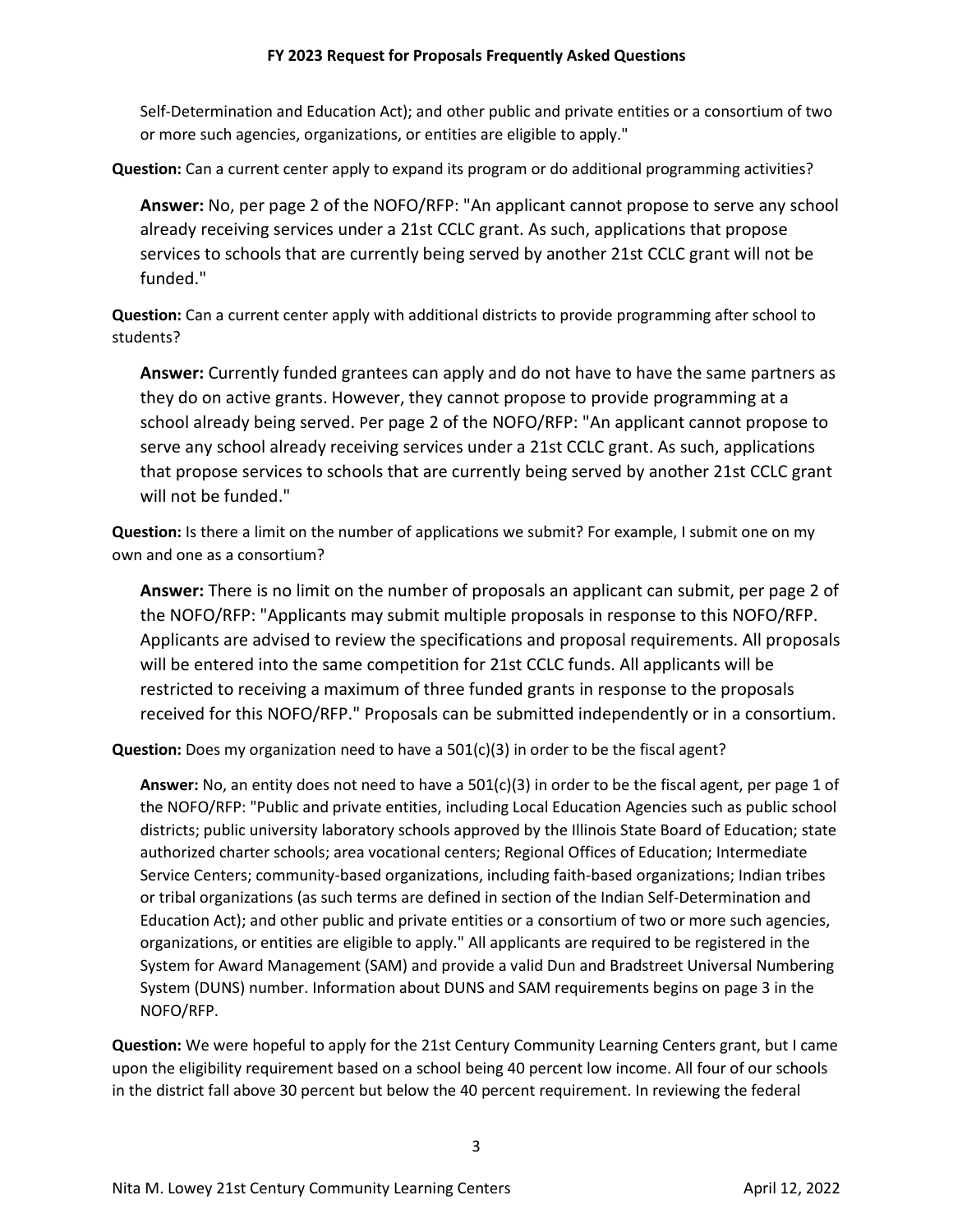definition (Section 1114), I saw there was a waiver for schools that would benefit from programs but fall below the requirement. Is that waiver available for consideration with this grant?

**Answer:** The waiver part 1114 is in reference to is a waiver to provide schoolwide Title I services; it is not a separate waiver for this grant. Page 2 of the  $21<sup>st</sup>$  CCLC NOFO/RFP does state, "To this end, each applicant must propose to serve high-poverty schools *or* schools eligible for schoolwide programs under Section 1114 of the Elementary and Secondary Education Act (ESEA), as amended by the Every Student Succeeds Act (ESSA) Title I Part A ..." If schools in your district have successfully been approved for the Title I waiver to provide schoolwide programs, then they would be eligible to be served by this grant. This eligibility would be verified using the "2021 Report Card Public Data Set" file located on th[e ISBE website.](https://www.isbe.net/pages/illinois-state-report-card-data.aspx) The Title I Status column of this spreadsheet indicates if a school has been granted eligibility for schoolwide Title I services either through low-income percentage or via an approved Title I waiver and therefore would be eligible for the  $21<sup>st</sup>$  CCLC grant.

**Question:** If we submit an amendment to extend the current FY 2013 grant year to August 31, it has to be **approved** prior to submitting the NOFO/RFP -- meaning, we can't just have submitted it in IWAS. If it has not been approved by ISBE by the time of the NOFO/RFP submission, we wouldn't be able to include those schools.

**Answer:** Correct, if it is planned to extend the FY 2013 grant year for summer programming, that change should be approved in IWAS by the NOFO/RFP deadline of April 25, 2022. However, per page 2 of the NOFO/RFP: "Any schools proposed to be served under this NOFO/RFP must either not be receiving services under a 21st CCLC grant OR the 21st CCCLC grant providing services must expire June 30, 2022, or have an approved continuation application to extend until August 31, 2022." Cohort 13 grant schools with programming scheduled to end June 30, 2022, are still eligible to be served under this NOFO/RFP.

**Question:** If we do get an amendment to extend to August 31 confirmed, are we able to have the FY 2023 NOFO/RFP start July 1? Is there a conflict if our existing FY 2013 schools have programming to August 31 but also an FY 2023 grant starting July 1?

**Answer:** Yes, current grantees who offer summer programming and have the extension through August 31 are still eligible to be awarded an FY 2023 grant to begin July 1. Active grantees will need to ensure that any differing funding streams are carefully tracked on their end so that funds from the existing grant dedicated to FY 2022 are only used for FY 2022 programming and activities. Activities to begin a newly awarded FY 2023 grant could begin as early as July 1, or an organization can choose to delay the start of using those funds until programming for FY 2022 ends.

**Question:** My middle school is 40 percent free/reduced-price lunch and my elementary is 36 percent. Is it worth my time to complete the grant application? Is this grant highly competitive?

**Answer:** Per page 2 of the NOFO/RFP: "To this end, each applicant must propose to serve highpoverty schools *or* schools eligible for schoolwide programs under Section 1114 of the Elementary and Secondary Education Act, as amended by the Every Student Succeeds Act Title I Part A (i.e., schools in which not less than 40 percent of the children are from low-income families)." In other words, if schools in your district have met the 40 percent or greater low-income rate *OR* successfully been approved for the Title I waiver to provide schoolwide programs, then they would be eligible to be served by this grant. This eligibility would be verified using the "2021 Report Card Public Data Set" file located on th[e ISBE website.](https://www.isbe.net/pages/illinois-state-report-card-data.aspx) The Title I Status column of this spreadsheet indicates if a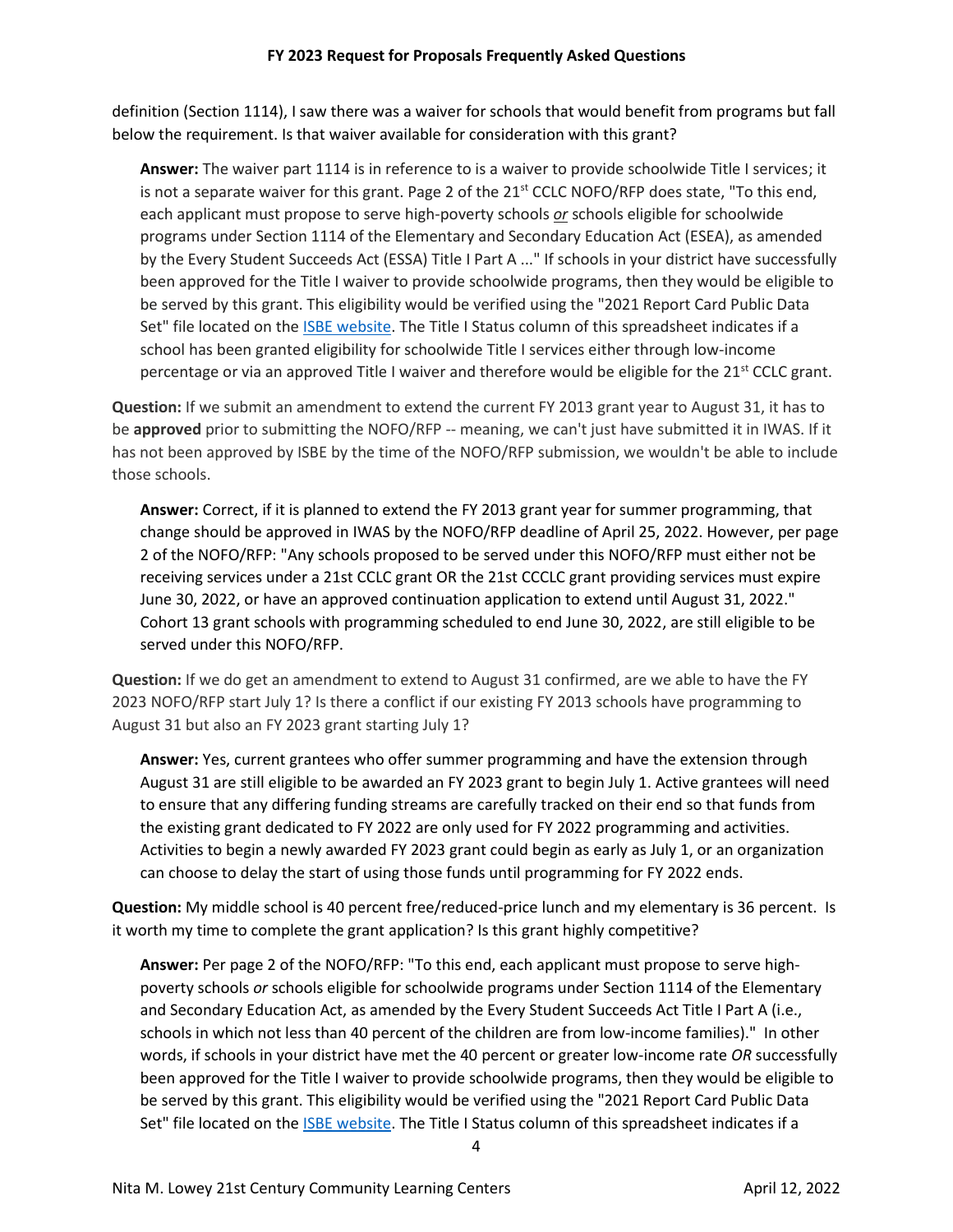school has been granted eligibility for schoolwide Title I services either through low-income percentage or via an approved Title I waiver and therefore would be eligible for the 21st CCLC grant.

This grant is awarded via th[e Merit-Based Review](https://www.isbe.net/Documents/Merit_Based_Review_Policy.pdf) Process. Per page 33 of the NOFO/RFP: "All proposals will be read, reviewed, and scored by readers who have been selected for their expertise and experience with extended learning programs and grants management."

Question: If I apply, can my elementary school benefit also? We are in one physical building PreK-8<sup>th</sup> grades.

**Answer:** Each school to be served needs to be indicated on the application in Attachment 3. Funded grantees cannot serve students attending schools that are not included in the original application. Data on schools is verified using the Illinois Report Card; therefore, schools proposed to be served must align with the schools indicated there.

**Question:** If my elementary school does not qualify, can I recruit a poor poverty school district to make my application more competitive and I act as the fiscal agent in order to include my elementary school?

**Answer:** Each school to be served needs to be indicated on the application in Attachment 3. Funded grantees cannot serve students attending schools that are not included in the original application. Applicants can elect to partner with other entities when submitting applications, per page 1 of the NOFO/RFP: "A consortium of two or more eligible applicants may apply as co-applicants by submitting a joint proposal."

**Question:** When are applicants able to reapply for a school that has in the past had the 21st CCLC grant?

**Answer:** Schools included in an application for this NOFO/RFP cannot currently be served by a 21st CCLC grant. Per page 2 of the NOFO/RFP: "An applicant cannot propose to serve any school already receiving services under a 21st CCLC grant. As such, applications that propose services to schools that are currently being served by another 21st CCLC grant will not be funded. A list of schools currently receiving services is posted at [https://www.isbe.net/Documents/schools\\_served.pdf.](https://nam10.safelinks.protection.outlook.com/?url=https%3A%2F%2Fwww.isbe.net%2FDocuments%2Fschools_served.pdf&data=04%7C01%7C21stcclc%40isbe.net%7C914027699e2f48efd0d308da092577d1%7C0364fe8649c64af4b52c335a99e577d1%7C0%7C0%7C637832354101049260%7CUnknown%7CTWFpbGZsb3d8eyJWIjoiMC4wLjAwMDAiLCJQIjoiV2luMzIiLCJBTiI6Ik1haWwiLCJXVCI6Mn0%3D%7C3000&sdata=Eulh%2B9i892ldNKgdgCfePq%2BbUlYutvuH52iY%2B20zPUQ%3D&reserved=0)" Schools who were served under a previous 21st CCLC grant that has since ended or expired are eligible to be served under this NOFO/RFP.

**Question:** Is it possible to apply for a five- or three-year grant cycle for a school whose grant ends on August 31, 2022?

**Answer:** All proposals awarded under the active NOFO/RFP will have a three-year grant cycle. Per page 4 of the NOFO/RFP: "The grant period will begin no sooner than July 1, 2022, and will extend from the execution date of the grant until June 30, 2023. Successful applicants may reapply via continuing application for up to two additional years (i.e., FYs 2024 and 2025)." Second, page 2 of the NOFO/RFP states, "Any schools proposed to be served under this NOFO/RFP must either not be receiving services under a 21st CCLC grant *OR* the 21st CCCLC grant providing services must expire June 30, 2022, or have an approved continuation application to extend until August 31, 2022." It sounds like the school is being served under a grant that will expire August 31, 2022; in that case, per the NOFO/RFP, the school would be a school eligible to be included in this proposal.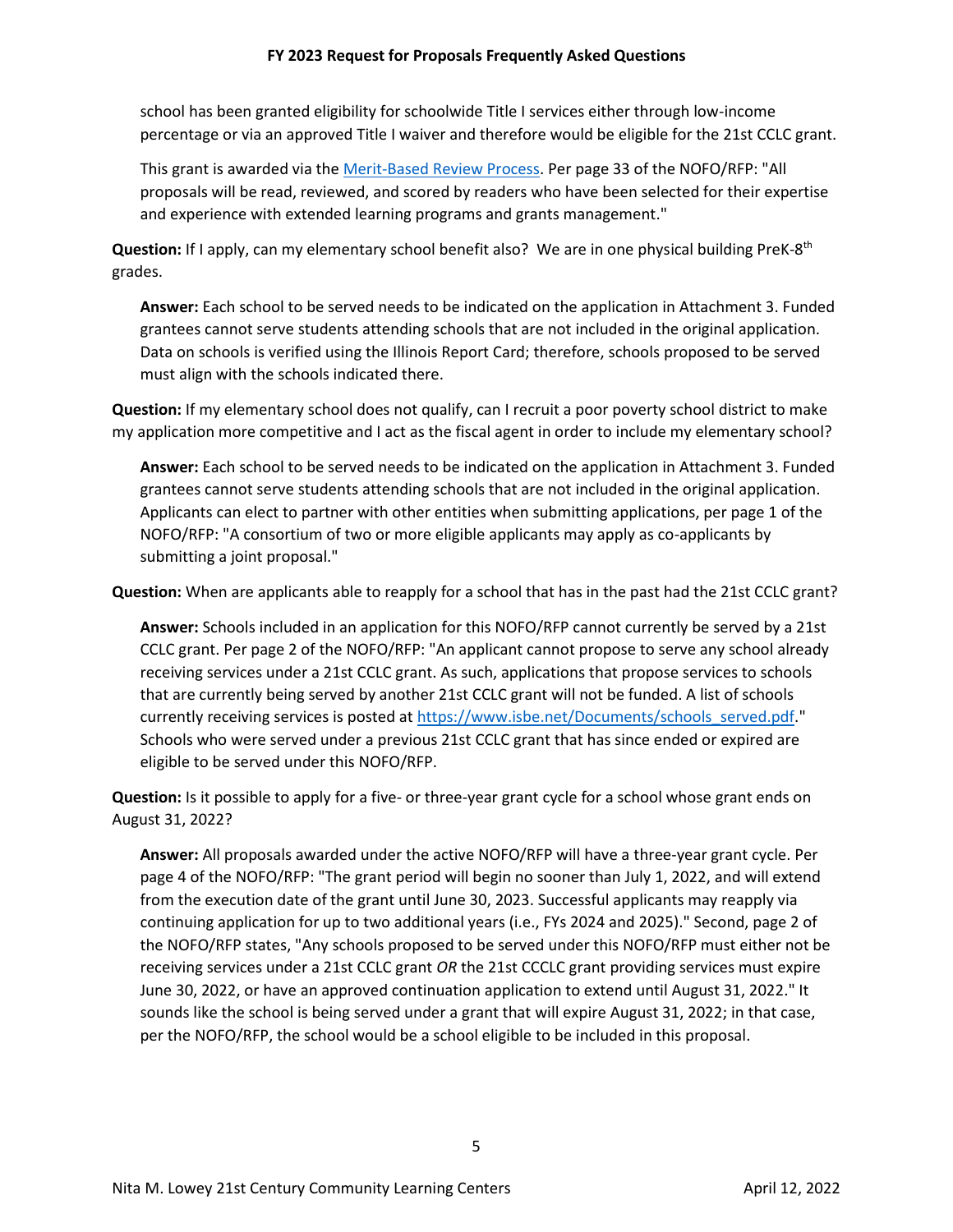**Question:** With the release of the new NOFO/RFP, would this be an opportunity to look at adding new locations? Where/how would we even begin if we would like to start a 21st CCLC program in a different district?

**Answer:** For clarification, any sites awarded under the currently open NOFO/RFP would operate independent of any current active grants. The NOFO/RFP is not adding locations to a current grant. On that note, it would be recommended that applicants start with the "Population to be Served" information that begins on page 2 of the NOFO/RFP to explore eligible schools that may be in the area. Please note there are eligibility requirements pertaining to not only low-income rate but also schools currently being served by a  $21<sup>st</sup>$  CCLC program. Additionally, "Program Design" elements beginning on page 11 of the NOFO/RFP discuss other important requirements, including the collaboration requirement with the LEA (school district), as applicants explore their program plan.

**Question:** Just to clarify, the release of the new NOFO/RFP doesn't change where we are with our current grant cycle with our Cohort 15 grant, correct? Will we just continue with the continuations until the end of the cycle?

**Answer:** Correct, your current grant will not be impacted by this NOFO/RFP. Cohort 15 grants will operate as they have been with continuation applications until the grant ends on June 30, 2024 (or August 31, 2024, if you have an extended program year).

**Question:** Is there a gap year for FY 2013?

**Answer:** Per page 4 of the NOFO/RFP: "The grant period will begin no sooner than July 1, 2022, and will extend from the execution date of the grant until June 30, 2023. Successful applicants may reapply via continuing application for up to two additional years (i.e., FYs 2024 and 2025)." This means any grants awarded under this competition will be eligible to use funds beginning as early as July 1, 2022.

**Question:** Can we apply for a school that was a replacement site for another on our original grant even though it wasn't an original site?

**Answer:** The eligibility requirements for sites are listed on page 2 of the NOFO/RFP. This is an entirely new competitive grant cycle and is not connected to your active grants. Therefore, applicants may propose to serve any schools they wish as long as they meet the requirement that "Any schools proposed to be served under this NOFO/RFP must either not be receiving services under a 21st CCLC grant OR the 21st CCCLC grant providing services must expire June 30, 2022, or have an approved continuation application to extend until August 31, 2022." See the [list](https://www.isbe.net/Documents/schools_served.pdf) of schools being served.

**Question:** Can you help us understand what we need to do to ensure our eligibility to apply?

**Answer:** As far as eligibility for this grant, all requirements are listed in the [NOFO/RFP.](https://www.isbe.net/Documents/FY2023-NOFO-RFP-21st-Century.pdf) The attachments needed to apply, a technical assistance webinar, and an FAQ document are also located with the NOFO/RFP materials.

There are DUNS number SAM requirements for applicants listed on page 3 of the NOFO/RFP. They require all applicants to "Be registered in SAM before submitting its application. If you are not registered in SAM, you may do so at www.sam.gov; (ii) Provide a valid DUNS number in its application; and (iii)Continue to maintain an active SAM registration with current information at all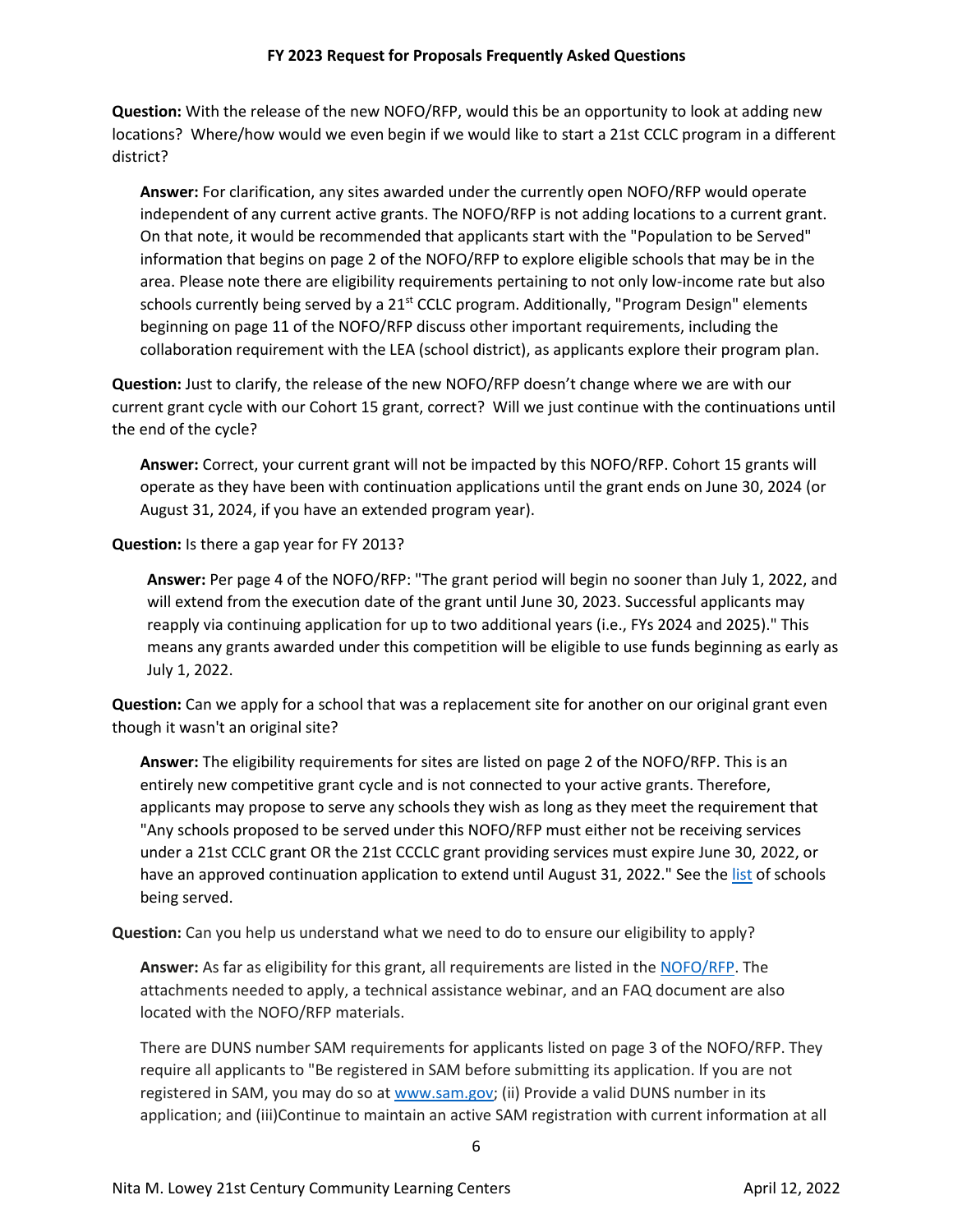times during which it has an active federal, federal pass-through, or state award or an application or plan under consideration by a federal or state awarding agency. ISBE may not consider an application for a federal pass-through or state award to an applicant until the applicant has complied with all applicable DUNS and SAM requirements."

There are some Grant Accountability and Transparency Act requirements listed in the NOFO/RFP, beginning on page 3: "NOTE: The State of Illinois Grant Accountability and Transparency Act (GATA) requires applicants to complete prequalification requirements before applying for any grant. This includes completion of the Grantee Registration and prequalification process through the Illinois GATA Web Portal at [https://www2.illinois.gov/sites/GATA/Grantee/Pages/default.aspx.](https://nam10.safelinks.protection.outlook.com/?url=https%3A%2F%2Fwww2.illinois.gov%2Fsites%2FGATA%2FGrantee%2FPages%2Fdefault.aspx&data=04%7C01%7C21stcclc%40isbe.net%7C997d51a194004a61011b08da19906b5a%7C0364fe8649c64af4b52c335a99e577d1%7C0%7C0%7C637850405483223587%7CUnknown%7CTWFpbGZsb3d8eyJWIjoiMC4wLjAwMDAiLCJQIjoiV2luMzIiLCJBTiI6Ik1haWwiLCJXVCI6Mn0%3D%7C3000&sdata=sakfpDobbYzKb7I%2FWd7M9UOnLGeNBMNPO9lJko3Hod0%3D&reserved=0) Grant applications must be submitted by the application deadline indicated in this NOFO/RFP. Applicants are advised to complete the prequalification requirements well in advance of the NOFO/RFP deadline." Several other GATA requirements may need to be addressed, if awarded.

**Question:** We are a nonpublic school interested in applying for the 21<sup>st</sup> Century grant. What data will be used to verify our eligibility status since the same data is not collected for nonpublic schools that is for public schools?

**Answer**: As a nonpublic school, you are eligible to apply for 21st CCLC grant. We will verify your eligibility for the grant based on the information provided to us for your nonpublic registration and/or recognition information. Any items where data, such as low-income rate that you mentioned when we spoke, is not provided due to your status as a nonpublic school, please simply note "nonpublic" when completing the attachments for the 21st CCLC application.

### **Proposal Submission**

**Question:** Are electronic signatures acceptable?

**Answer:** For the purpose of this NOFO/RFP, electronic signatures will be accepted. All parties must consent to the use of their signature electronically. The signatory should use a secured, authenticated system, such as Docusign, Adobe, PandaDoc, etc. If awarded, entities will have 45 days from notification of grant award to submit all required application materials with original signatures to ISBE or risk forfeiture of award.

**Question:** Where can I find the forms required to be submitted with the application, including the Uniform Application for State Grant Assistance and the Public and Private School Consultation forms?

**Answer:** Forms required to be submitted with the application are posted on the ISB[E 21st CCLC](https://www.isbe.net/Pages/21st-Century-Community-Learning-Centers.aspx)  [webpage](https://www.isbe.net/Pages/21st-Century-Community-Learning-Centers.aspx) as part of the "FY 2023 21st CCLC RFP Attachments" PDF. The FY 2023 RFP Attachments are located directly under the link to the FY 2023 NOFO/RFP document in the Funding tab of the webpage. Additionally, a checklist of all required components to be submitted is located in the NOFO/RFP beginning on page 36.

**Question:** What GATA requirements do I need to complete before submitting an application?

**Answer:** Information about this part of the process is located on pages 3 and 4 in the NOFO/RFP. First of all, prior to submitting an application, applicants need to complete Grantee Registration, Grantee Prequalification, and a Fiscal and Administrative Risk Assessment. All of those items are completed via the [GATA web portal.](https://www2.illinois.gov/sites/GATA/Pages/default.aspx) An applicant that is funded also will need to complete a Programmatic Risk Assessment, which is located in the IWAS system.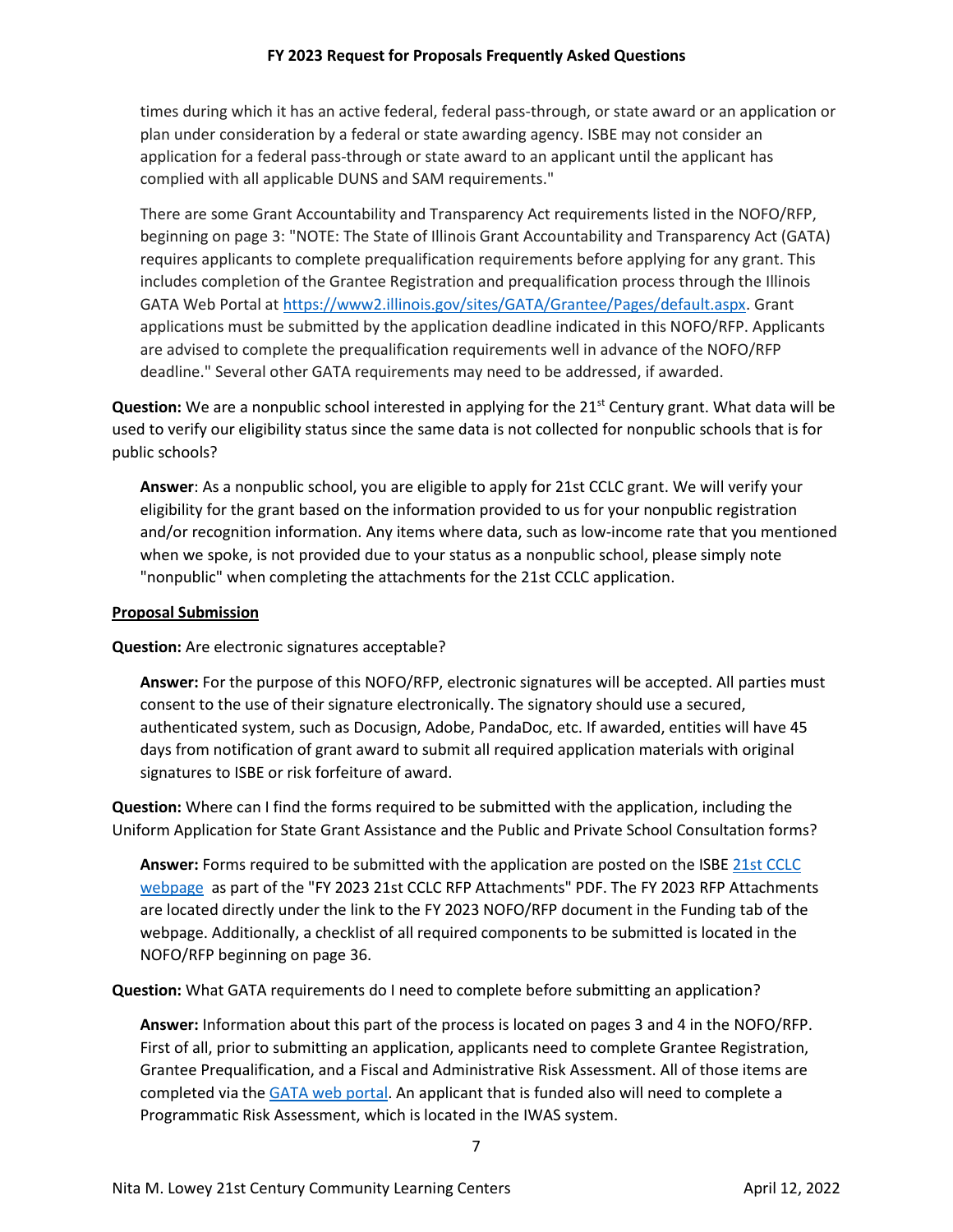**Question:** How would applicants know if schools were previously funded? Is there a record somewhere that houses the past history of programs that have been funded?

**Answer:** Previously funded 21st CCLC-funded schools are included in [a document](https://www.isbe.net/Documents/schools_served.pdf) posted on the ISBE 21st CCLC website. In terms of the NOFO/RFP, previously funded applicants are considered "Applicants that have previously (since 2012) received 21st CCLC funding."

**Question:** Does the narrative portion of the application attachments need to be single or double spaced?

**Answer:** The applicant may choose to single or double space their narrative responses. Applicants need to ensure responses do not exceed specified page limits provided for each narrative section. Page 30 of the NOFO/RFP states, "Respond to each prompt in the space provided on each attachment, ensuring your responses do not exceed the page limit specified, where applicable. Portions of responses that exceed the page limit will not be read or considered."

**Question:** Can you please provide a sample of a Good Standing application?

**Answer:** Per page 3 of the NOFO/RFP: "Good Standing refers to the status of a *current* grantee's completion of program reporting requirements." The list of items that will be evaluated for current grantees submitting proposals is detailed on page 3 of the NOFO/RFP. Page 3 further states, "If the applicant is determined to be in Good Standing *at the time the application is submitted to ISBE* and if all other submission requirements are met, the application will be moved forward in the review process. If the applicant is not in Good Standing at the submission deadline, the applicant will be disqualified." Throughout the grant year, ISBE's point of communication about any 21st CCLC grant issues with current grantees is with the project director. Project directors are notified any time there are outstanding issues with the grant, including the areas indicated in the NOFO/RFP. Submission requirements begin on page 27 of the NOFO/RFP.

**Question:** How are we to post public notice of our intent to apply for 45 days? The application is due in fewer than 45 days.

**Answer:** Per page 19 of the NOFO/RFP: "Notification to the community can be made concurrent with proposal submission." In other words, it is permissible for the notice to overlap with the application process. We do recommend that is posted as soon as possible and ensure that it remains posted for the required length of time. Documentation of the posting should be retained because, if funded, that information may be requested by ISBE.

**Question:** Does one application allow an entity to apply for four different schools or will only three schools be awarded funds?

**Answer:** One application refers to a proposal totaling between \$50,000 and \$600,000. The number of schools proposed per application is up to the applicant with the caveat, per page 4 of the NOFO/RFP: "Annual grant awards will be a minimum of \$50,000 and a maximum of \$600,000, with individual awards not exceeding \$150,000 per site (i.e., the physical location where grant-funded services and activities are provided to participating students and adults)." This means one application can propose to serve a maximum of four to 12 sites depending on the amount budgeted per site.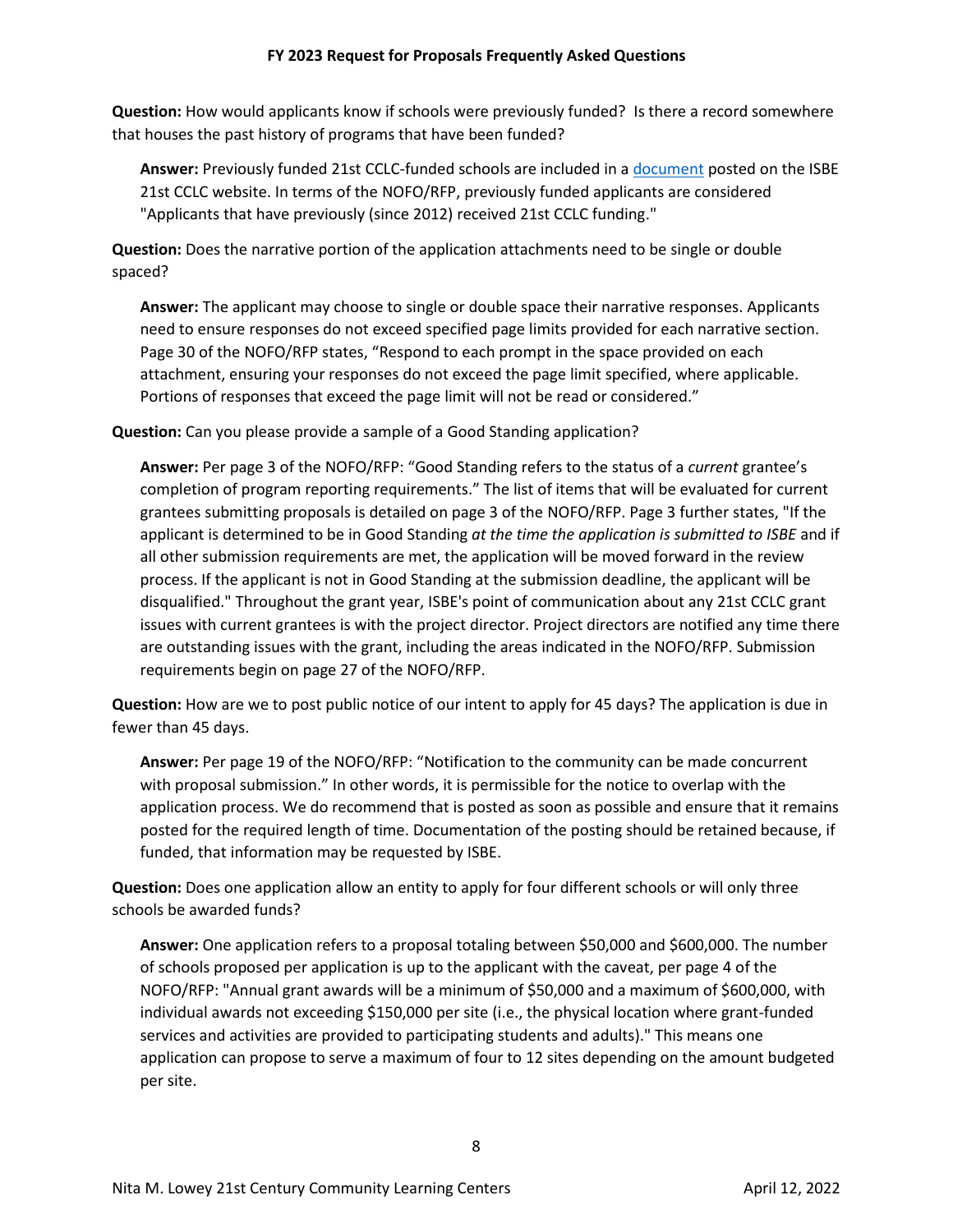**Question:** Does the language on page 2 of the NOFO/RFP mean an entity can apply for multiple schools in multiple applications but only three applications will be scored? Example, could one entity submit four applications with four schools on each but only the top three scoring applications will be considered?

**Answer:** The language you referenced on page 2 of the NOFO/RFP refers to the idea that an applicant could submit any number of applications with multiple different schools on each application and all applications will be scored (assuming other required criteria for scoring are met). However, even if all applications meet the criteria to potentially be funded, only three applications from any entity will be funded. In other words, no matter how many applications are submitted, no applicant can have more than three proposals funded from this competition.

**Question:** If our entity submits multiple proposals, each with a mixture of LEAs, how does this work for the sheets where we need the LEA signature? We are assuming we'll need a copy of each attachment requiring such representing each LEA.

**Answer:** Yes, it is possible you may need to submit multiple copies of some of the attachments if you're serving multiple school districts. There is a collaboration requirement with each LEA. Page 10 of the NOFO/RFP states, "Each non-LEA applicant must actively collaborate with the LEAs and school(s) from which participating students attend to develop and implement the proposed program. Evidence of the collaboration must be illustrated by documentation that includes references to shared vision-building, planned results or outcomes, mutually identified goals, intervention strategies, and activities. The terms of the partnership must be established in a written agreement or a memorandum of understanding (MOU) that clearly articulates how each partner will contribute to the project." However, there is a difference between required collaboration with LEAs and applying with a co-applicant. Joint application information is on pages 1-2 in the NOFO/RFP and discusses the requirements of co-applicants. Some attachments may require the co-applicant signature while other documentation is required from all LEAs.

**Question:** Also, do you know which charter schools need CPS approval? We have confirmed partnerships with several charter schools — just wondering if we should submit the info to CPS per its protocol.

**Answer:** Your second question is a question for CPS personnel; their process is their own and is not managed by ISBE. Per the CPS protocol, "The District will sign off on an application that names Charter schools, but will not provide or sign an MOU." There is also contact information within that document if you have questions about the process or which schools may need to be submitted.

**Question:** Our entity is planning to apply with a local university as a co-applicant. Can the co-applicant provide the program evaluation? I want to make sure is OK to have the program evaluator also as coapplicant.

**Answer:** This scenario is not explicitly outlined in the NOFO/RFP, but there is a reference to the requirements of an evaluator that pertains to this situation. Page 18 of the NOFO/RFP states, "Grantees are encouraged to select an external evaluator, but at a minimum, the evaluator must be an individual who is not affiliated with the 21st CCLC program." Given the role and responsibilities of the co-applicant discussed on page 1 of the NOFO/RFP, "The co-applicant is equally responsible for the implementation of the grant and will sign off on all certifications and assurances" having the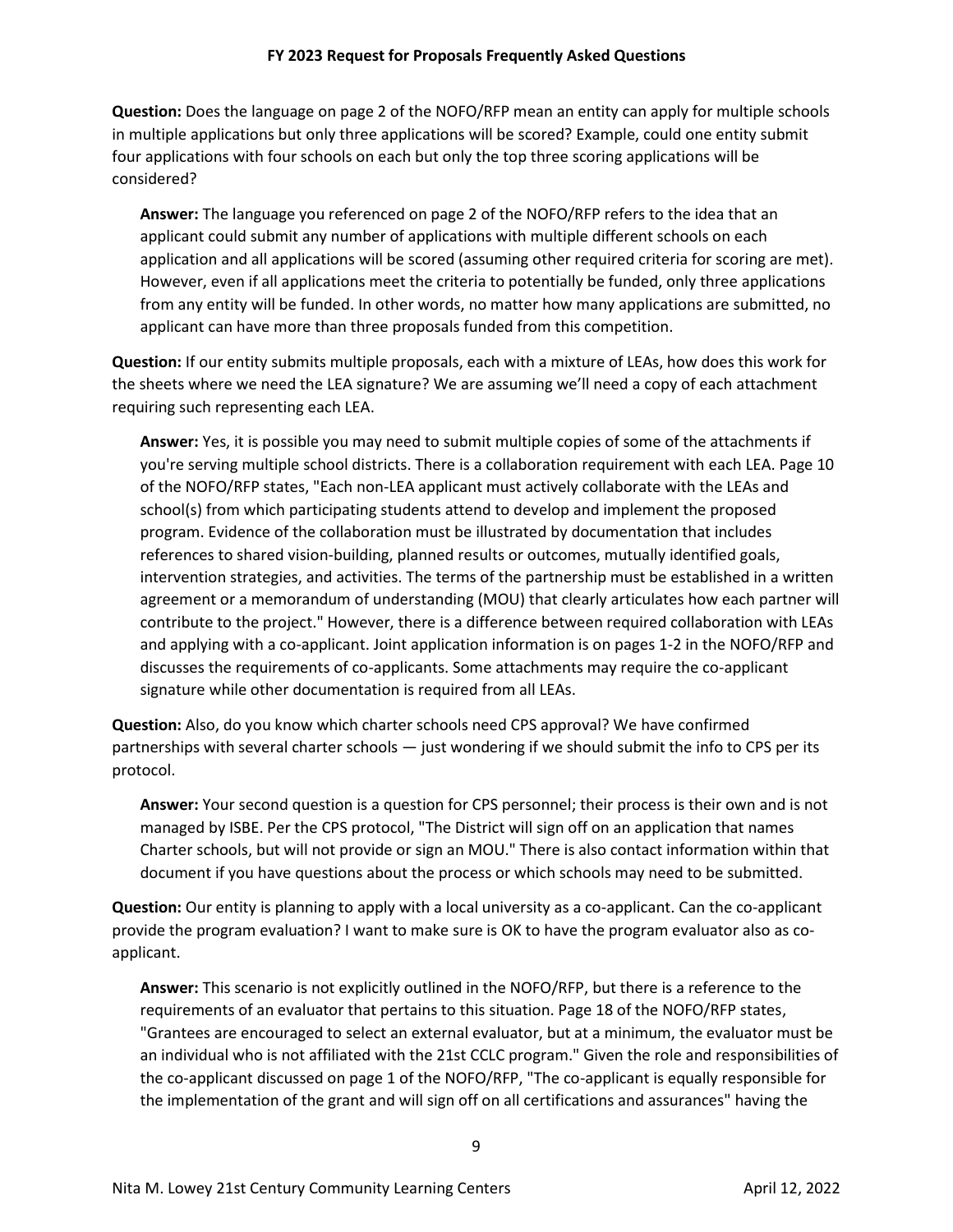external evaluator as a co-applicant may not be honoring the idea that they are not affiliated with the program.

**Question:** Do we need to create a separate application for each school we intend to serve?

**Answer:** No, one application refers to a proposal totaling between \$50,000 and \$600,000. The number of schools proposed per application is up to the applicant with the caveat (page 4 of the NOFO/RFP): "Annual grant awards will be a minimum of \$50,000 and a maximum of \$600,000, with individual awards not exceeding \$150,000 per site (i.e., the physical location where grant-funded services and activities are provided to participating students and adults)." This means one application can propose to serve a maximum of four to 12 sites depending on the amount budgeted per site.

**Question:** We hope to serve a charter school with this funding should it be awarded. Would it have to get an MOU from either ISBE or its LEA?

**Answer:** ISBE does not provide MOUs; the MOU would need to be obtained from the LEA. Page 1 of the NOFO/RFP indicates, "Charter schools authorized by LEAs are not eligible to apply independently from their authorizing LEAs." The NOFO/RFP does state on page 1 that "A charter school that is a 501(c)(3) may apply with a Regional Office of Education or Intermediate Service Center that is recognized as an LEA." Please note: If the charter school you intend to serve is connected to Chicago Public Schools, they have additional protocol that they require that is linked on the ISBE 21st CCLC webpage under the NOFO/RFP materials. CPS protocol indicates on page 1, "The District will sign off on an application that names Charter schools, but will not provide or sign an MOU." In the case of a CPS-authorized school, CPS would have to sign off but the MOU submitted would be from the charter organization. You will need to coordinate with the school you intend to serve to determine what LEA it is associated with in order to discern who needs to provide the MOU.

**Question:** Are multiple MOU forms allowed for Attachment A if a joint application includes the fiscal agent, multiple school districts and school sites and a community agency? Should they all be included on one MOU document, or should a separate MOU be designed for each district?

**Answer:** Multiple MOUs are allowed for Attachment A. It is up to the applicant and their coapplicant(s) if it makes the most sense to have one MOU or separate MOUs. As page 12 of the NOFO/RFP states, "The terms of the partnership must be established in a written agreement or an MOU that clearly articulates how each partner will contribute to the project. For example, collaboration may include shared space, in-kind services, janitorial services, and security for the school. LEA applicants must share appropriate information and data, including grades, test scores, content-area standards, and curriculum, with those non-LEA applicants involved in the program at no cost as part of the partnership." Applicants should consider if those items are the same for multiple partners or co-applicants or if separate MOUs should be drafted to address those collaboration items.

**Question:** Are multiple Attachment 2 forms (Joint Application Agreement) allowed if the joint application has multiple school districts and a community agency as co-applicants?

**Answer:** Yes, duplication of Attachment 2 is permitted, as needed. The attachment states, "The terms of the partnership must be established in a written agreement or an MOU that clearly articulates how each partner will contribute to the project. For example, collaboration may include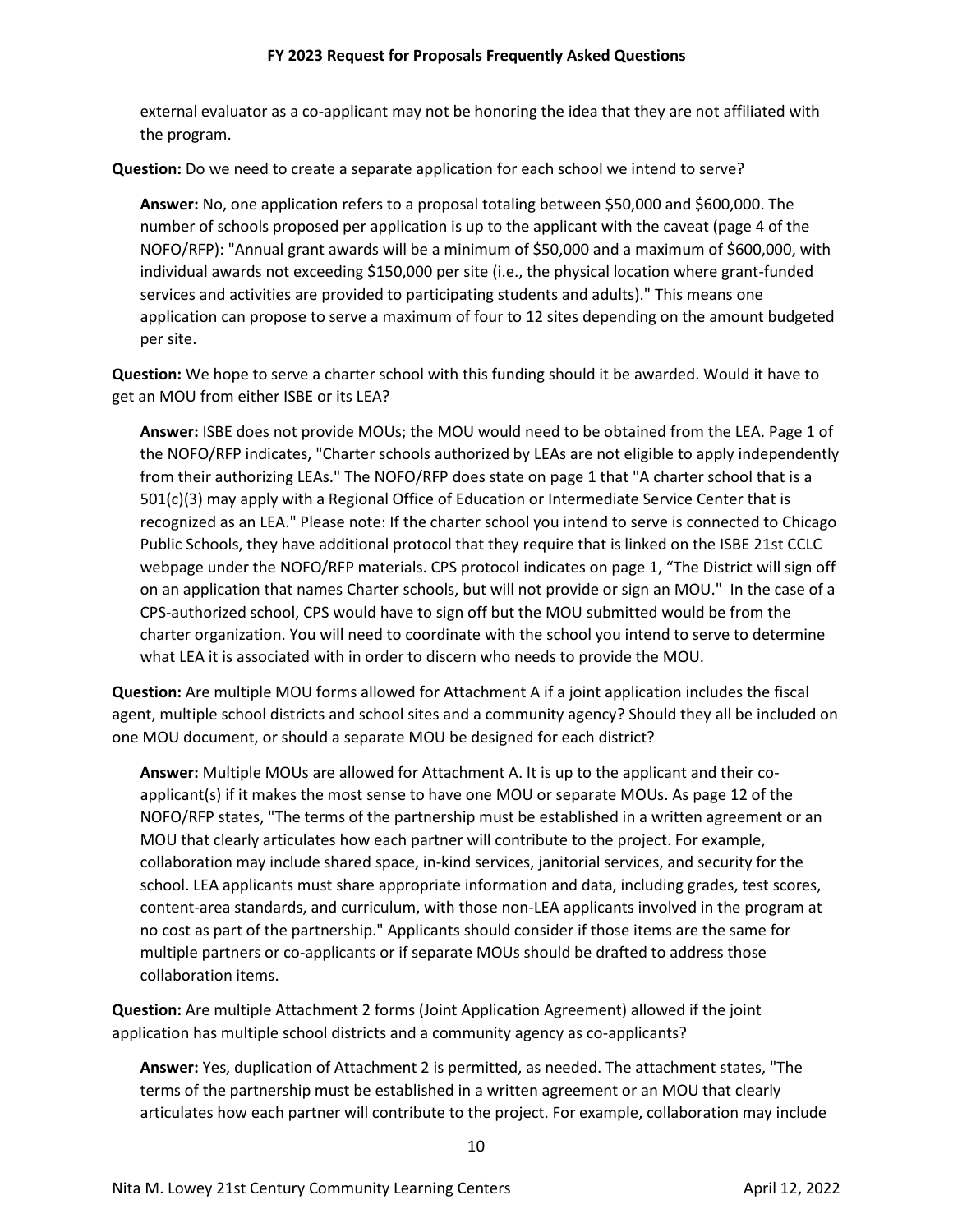shared space, in-kind services, janitorial services, and security for the school. LEA applicants must share appropriate information and data, including grades, test scores, content-area standards, and curriculum, with those non-LEA applicants involved in the program at no cost as part of the partnership." It would be important that Attachment 2 is signed by all co-applicants on the proposal.

**Question:** We will be moving forward with proposing a program at a charter high school. We are wondering, what are the boundaries for equitable participation of nonpublic schools' outreach? The charter accepts students from across a metropolitan area; however, the overwhelming majority are from their local neighborhood. Would you be able to clarify this for us? We want to make sure we adhere to the requirements of the application.

**Answer:** Generally, when considering which nonpublic schools to consult, it is suggested that applicants consult with the school to be served. The nonpublic schools should be within a reasonable distance of the site to be served. For example, though a charter school takes in students from all over the city, it may not be reasonable to expect a nonpublic student to travel across the city for after-school programming depending on the size of that city. That truly is a good discussion to have with school leadership; many schools are aware of the nearest nonpublic schools.

Keep in mind that on the nonpublic consultation form, the directions at the top indicate, "Applications proposing to serve public schools need to consult with nonpublic schools within the catchment area of each site that aligns with the grades proposed to be served under the application. One form should be submitted for each site being served under the proposal." This means, if you're proposing to serve two schools, you'll need at least two consultations and corresponding forms. Additionally, in the example of the high school you'll need to ensure you're consulting a nonpublic school that serves the same grades.

## **Question:** Can you direct me where to submit the grant?

**Answer:** Full submission requirements for this grant are located on page 5 of the NOFO/RFP, "Completed proposals submitted electronically should be scanned into one PDF with all supporting documents and required signatures. File name should include the name of the applying entity. The ISBE Attachment Manager is found a[t https://sec1.isbe.net/attachmgr/default.aspx](https://sec1.isbe.net/attachmgr/default.aspx). Choose "21st CCLC RFP" from the drop-down menu in Receiver Information. Submit the application using the button at the bottom of the page."

**Question:** On Attachment 2A letter F, in the table asking about Tier 1 or Tier 2 schools -- when I type in the district and tier level, the font is bigger than the line. I cannot change the font size as they seem to be set by the document. I don't have this problem anywhere else. Is it OK to handwrite these in as well?

## **Answer:** Yes, handwriting here would be acceptable.

**Question:** Can you point us in the right direction so we review the requirements for the gap analysis as part of the grant submission?

**Answer:** The needs assessment is discussed in the NOFO/RFP beginning on page 11. In the description of the needs assessment, the NOFO/RFP does address the gap analysis by stating, "A gap analysis must be conducted on the data collected, including an identification of the strengths and weaknesses of the youth developmental needs, parent and family engagement needs, and available community services."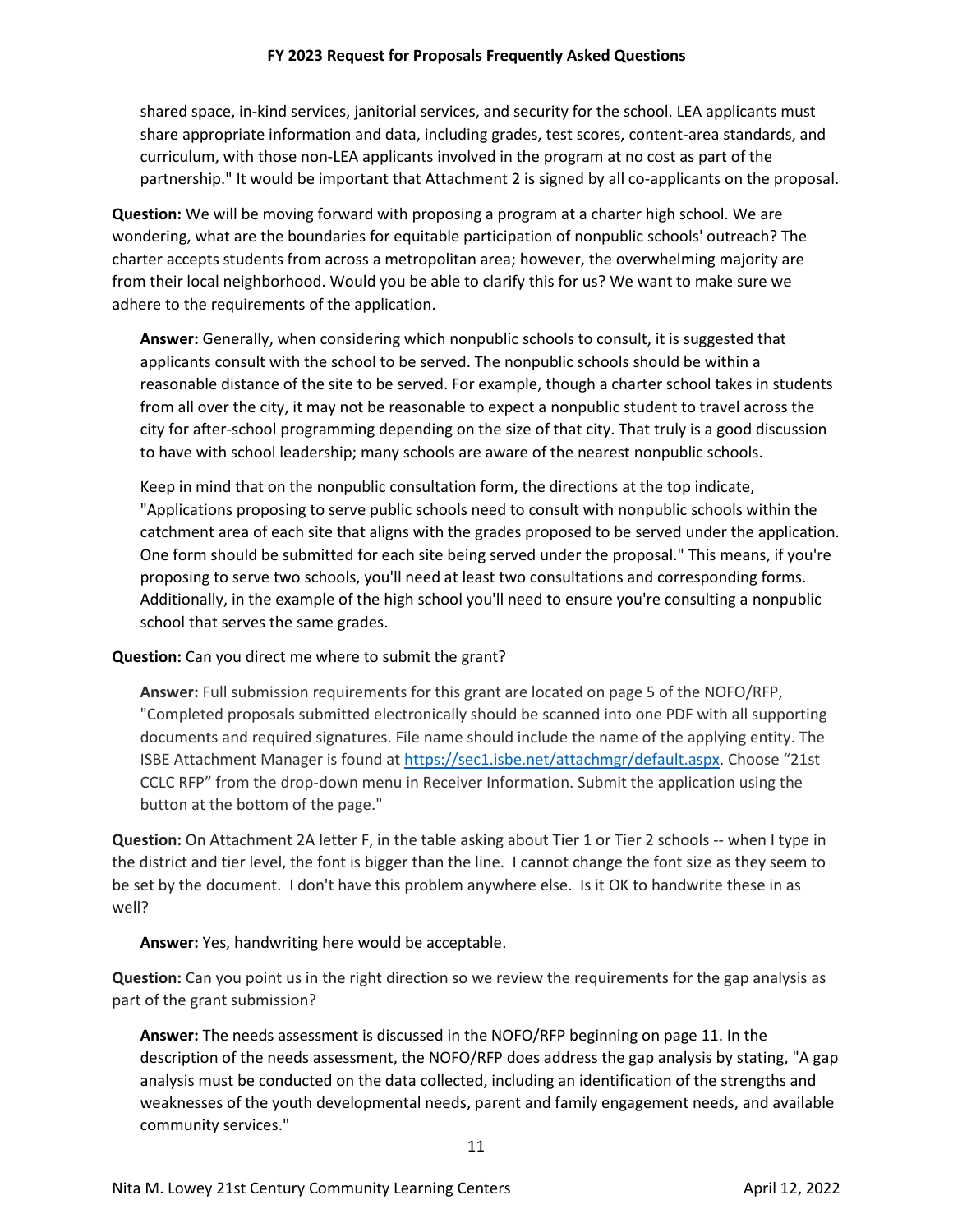**Question**: When will we have access to the grant application in IWAS?

**Answer:** This grant competition is not being run through IWAS. Submission requirements for this NOFO/RFP begin on page 5 and state, "Proposals can be submitted electronically through the ISBE Attachment Manager, mailed, or hand-delivered no later than 4 p.m. April 25, 2022." Directions for each submission method are located on page 5 in the NOFO/RFP.

Entities that are awarded through the merit-based review process will be asked to transfer application materials into IWAS as part of finalizing the grant. Per page 5 of the NOFO/RFP: "After the merit-based appeal timeframe has ended, awardees will receive additional information from the program area that includes the next steps for finalizing the grant. Awarded entities will have 45 days from notification of grant award to submit all required application materials to ISBE or risk forfeiture of award."

**Question:** I have one of the schools that is partnering with another school district and a church. The church will be providing "school space" for after-hours students as well as the two schools. They will sign an MOU and a letter, but do I list them on the Partner sheet? They don't have an RCDT code; what do I do here?

**Answer:** It sounds like church would be considered a partner in this case. Please note: A partner is different than a co-applicant. Per page 1 of the NOFO/RFP: "The co-applicant is equally responsible for the implementation of the grant and will sign off on all certifications and assurances." Though both co-applicants and partners should sign an MOU, co-applicants have more responsibility for the grant and are partnered with the applicant for the life of the grant. A partner can simply be a public or private entity providing supports to programming in some format and can change from year to year, if needed. Partners are not required to have RCDT codes.

Additionally, please note that the amount of funding requested should be based on number of students served per site, the key being that the site is the physical location where services are provided to students and families. Per page 4 of the NOFO/RFP: "Annual grant awards will be a minimum of \$50,000 and a maximum of \$600,000, with individual awards not exceeding \$150,000 per site (i.e., the physical location where grant-funded services and activities are provided to participating students and adults)." Funding tiers per site are located on page 4 of the NOFO/RFP.

### **Grant Competition Priority**

**Question:** We do not have a co-applicant; it is just our district. Our district falls under three of the priority point criteria, but since it says "and" a joint applicant, are we ineligible?

**Answer:** Priority point eligibility would require you to have a co-applicant of "at least one public or private community organization." (See page 10 of the NOFO/RFP.)

**Question:** Can you provide clarification on when priority points are assigned?

**Answer:** The priority point information for this year begins on page 10 in the NOFO/RFP. Per the NOFO/RFP: "Proposals that receive a base score of 60 points or higher (out of 100 total points), as explained in the Application Review and Selection Process section on page 34, will be eligible for up to 30 competitive priority points." In other words, first the application must be scored and receive more than 60 points, then the priority points will be added, if eligible. Information about the review criteria that will be used to evaluate all NOFOs/RFPs begins on page 33 of the NOFO/RFP.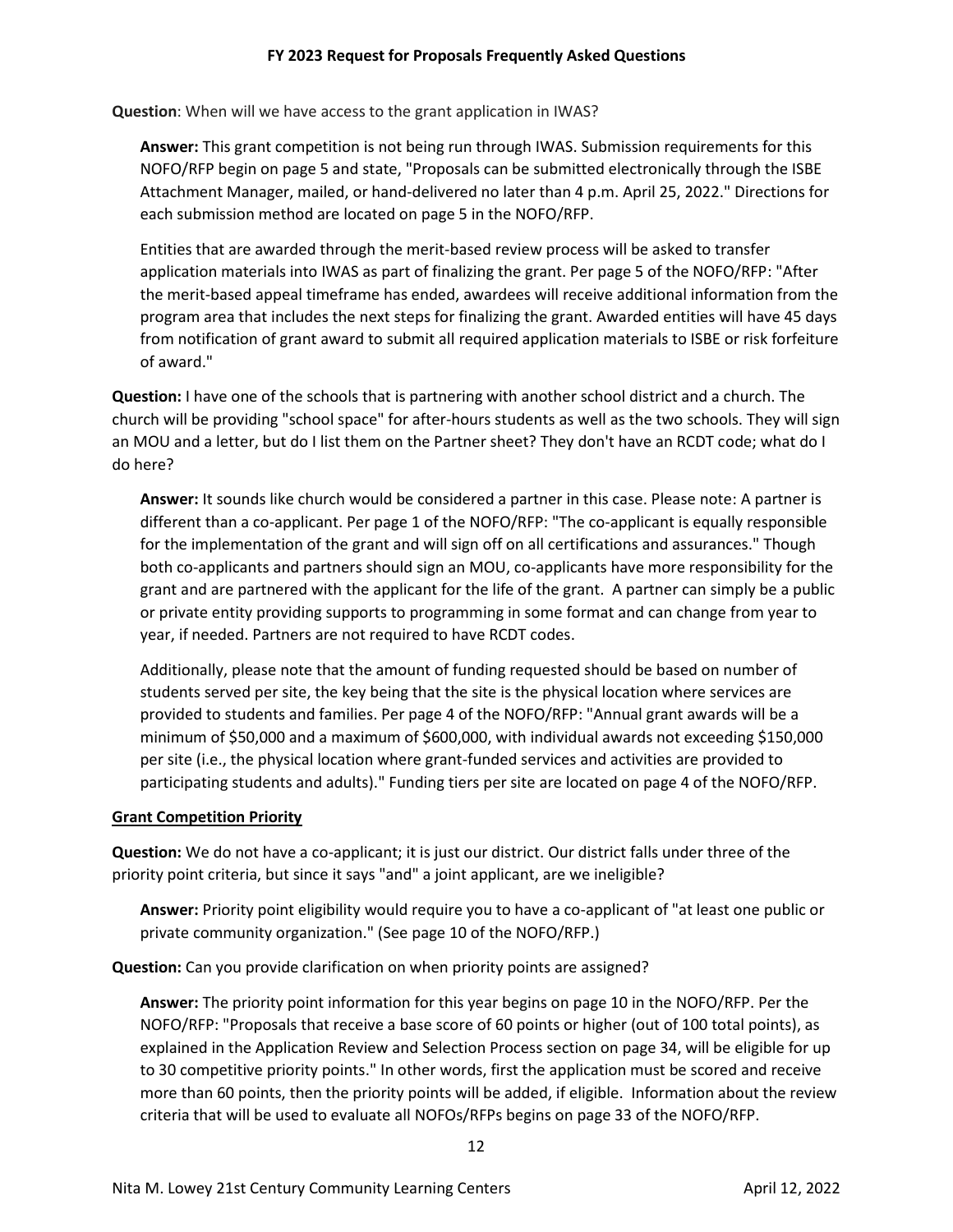**Question:** In order to earn priority points for an application that includes multiple school sites as partners, do all school sites have to be eligible for priority points -- or at least one? For example, an ROE applies in partnership with three school sites, two of three school sites are designated rural. Does the application earn the 10 priority points for rural schools?

**Answer:** At least one school site on the application has to qualify for a priority area in order for the application to be eligible for those priority points. Please also note, per page 10 of the NOFO/RFP: "In order to be eligible for any priority points, proposals must be submitted as a joint application between at least one LEA receiving funds under Title I Part A *and* at least one public or private community organization."

**Question:** In looking at the new 21st CCLC NOFO/RFP that's been released, it states that priority points are given for schools designated as comprehensive or targeted in the 2020-21 Illinois Report Card. However. on the ISBE school report cards pages for individual schools, it states that school designations for 2020-21 have not been calculated because the requirement to issue a summative designation was waived. How should applicants proceed as regards these priority points?

**Answer:** On Attachment 2A, page 1 at the bottom, a note is provided where summative designations need to be provided. Applicants will currently use the 2020 designation to determine the summative designation of the schools they are proposing to serve. There is a dropdown On the Illinois Report Card summative designation page where applicants are able to toggle the year to 2020.

## **Budget**

**Question:** Can funds be used for student activities during school day hours?

**Answer:** Per page 11 of the NOFO/RFP: "ESSA specifically indicates services are to be provided outside the regular school day or during periods when school is not in session, but activities targeting adult family members and prekindergarten children or ELT [Expanded Learning Time] services may take place during regular school hours, as these times may be the most suitable for serving these populations."

**Question:** Will student incentives be considered?

**Answer:** Incentives can be utilized to encourage recruitment and retention of participants. Page 24 of the NOFO/RFP also indicates that "Incentives of cash, clothing, gas cards, gift cards, movie passes, or other incentives that are not reasonable in proportion to the amount of funding" are a nonallowable use of funds.

**Question**: On the Federal Budget Summary page, the total column does not automatically add and it does not allow me to put in a number. It just shows 0 and does not allow me to change. Throughout the sheets, I can make changes to only areas that are blue, but in this case the area with the 0 is white. Should I just print, white out the 0, and insert the correct calculations? Or do you know a trick to get it to work?

**Answer:** Yes, handwriting the total there would be acceptable.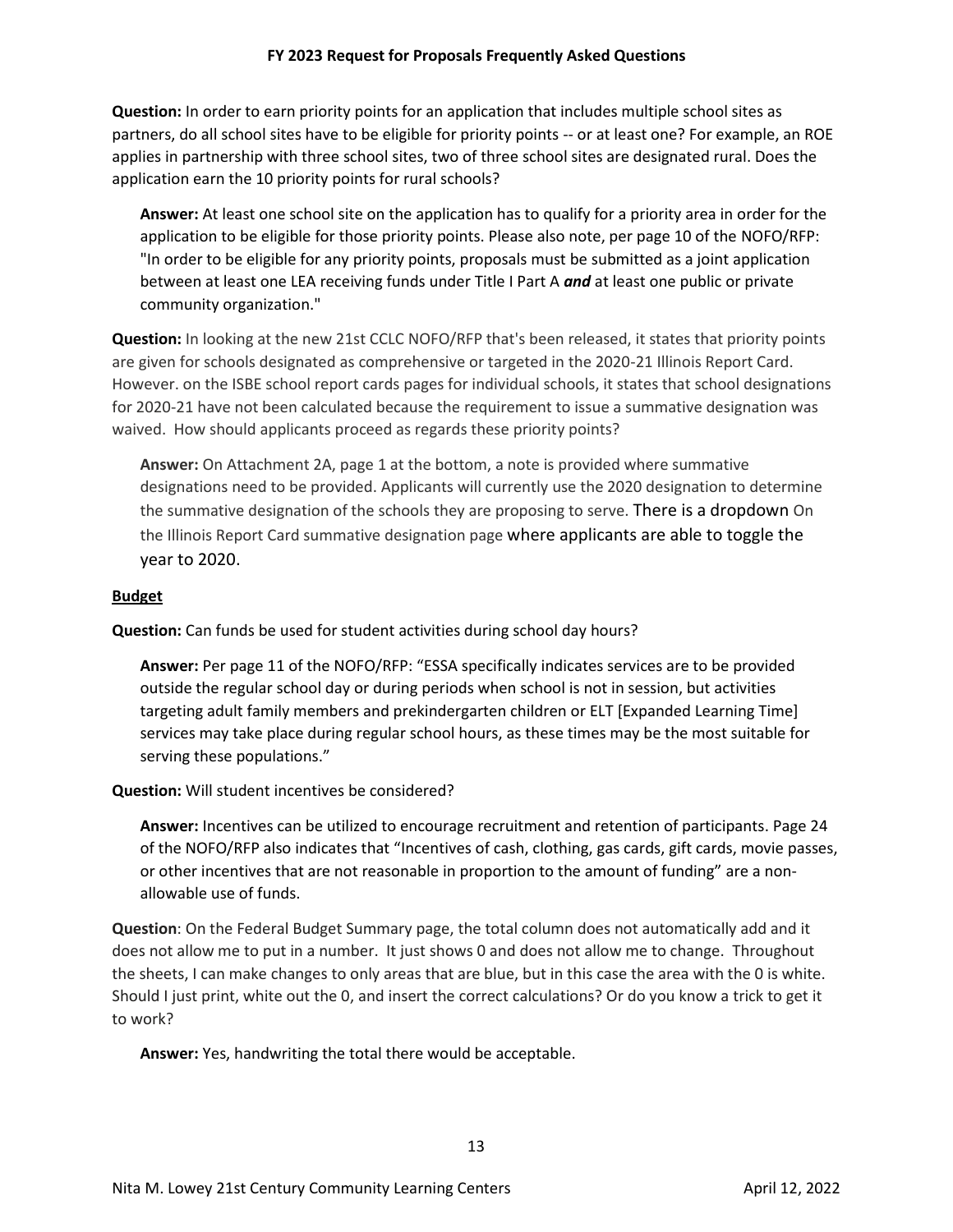### **Programming**

**Question:** What is the minimum number of children that must be served per site?

**Answer:** There is no required minimum. However, it is recommended that applicants take into consideration the age of the students, the grade of the students, and your community, and what other services are already being provided. Additionally, page 4 of the NOFO/RFP specified that "Applicants are eligible to apply for funding based on the amount needed to operate the proposed program AND the minimum number of 21st CCLC participants they are proposing to serve for at least 45 hours or more during the program year." Funding tiers listed with per site allocation requests are located on page 4 of the NOFO/RFP.

**Question:** If we offer a GED program for parents of participants, will those hours count toward the 12 hour/week requirement? Will adult programming count toward our 12 hours per week minimum if it is during school day hours, or only Out of School Time hours?

**Answer:** Page 15 of the NOFO/RFP refers to minimum student programming that is required to be provided: "21st CCLC programs funded under this NOFO/RFP, however, must operate a minimum of 12 hours a week for a minimum of 28 weeks per year." Parent and family services are counted separately from student programming requirements. Per page 16 of the NOFO/RFP: "Services for family members may be provided during the school day, if this is the most appropriate time to do so. The total hours and days of family services, however, must not exceed the hours and days of the student activities, which is three hours a day, four days a week."

### **Grant Accountability and Transparency Act**

Question: It states you must have Grantee Registration and prequalification. Where do I go to register? I emailed a letter of intent, but am not sure what I need to do to register and prequalify?

**Answer:** The website to register and prequalify is located on page 3 of the NOFO/RFP. It states, "NOTE: The State of Illinois Grant Accountability and Transparency Act (GATA) requires applicants to complete prequalification requirements before applying for any grant. This includes completion of the Grantee Registration and prequalification process through the Illinois GATA Web Portal at [https://www2.illinois.gov/sites/GATA/Grantee/Pages/default.aspx.](https://www2.illinois.gov/sites/GATA/Grantee/Pages/default.aspx) Grant applications must be submitted by the application deadline indicated in this NOFO/RFP. Applicants are advised to complete the prequalification requirements well in advance of the NOFO/RFP deadline. "

**Question:** My superintendent has logged into the GATA web portal. Under the ICQ portion, we have it complete for the FY 2022, but it is not up yet for him to complete for FY 2023. He said he contacted them and they said it should be up soon, but it is not available yet. I am concerned about meeting the April 25 deadline if it is not up yet.

**Answer:** This item does not need to be completed in advance of submitting an application, per page 3 of the NOFO/RFP: "Successful grant applicants will be required to complete an FY 2023 Fiscal and Administrative Risk Assessment in the form of an Internal Controls Questionnaire (ICQ) available through the GATA Web Portal, an FY 2023 Organizational Risk Assessment through the ISBE Web Application Security System, and the FY 2023 Programmatic Risk Assessment ..." This means these requirements can be completed if the application has been selected to receive the grant award.